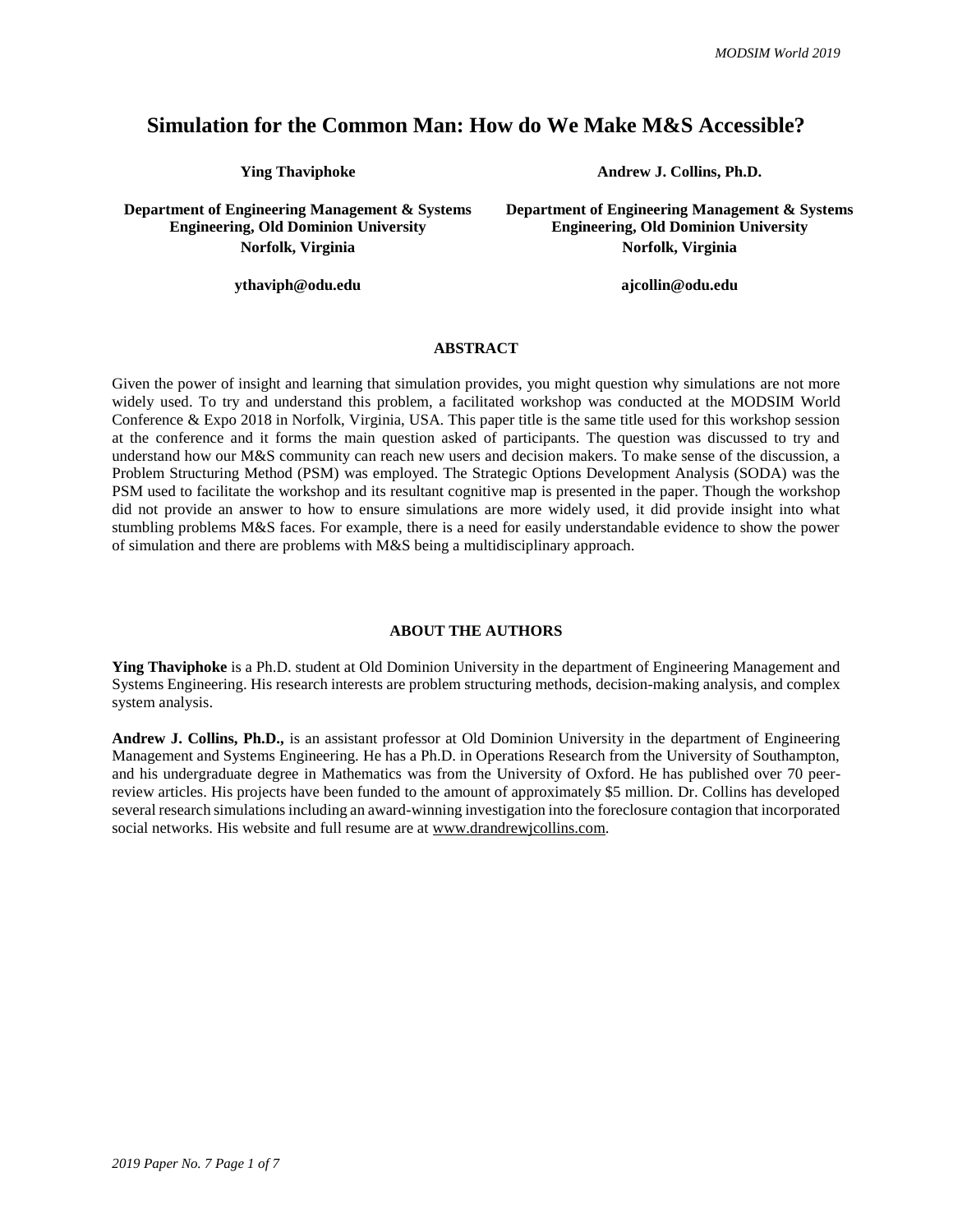# **Simulation for the Common Man: How do We Make M&S Accessible?**

**Department of Engineering Management & Systems Engineering, Old Dominion University**

**ythaviph@odu.edu ajcollin@odu.edu**

**Ying Thaviphoke Andrew J. Collins, Ph.D.**

**Department of Engineering Management & Systems Engineering, Old Dominion University**

**Norfolk, Virginia Norfolk, Virginia**

### **INTRODUCTION**

There are many papers that talk about the future of simulation (Cheng, Macal et al. 2016, Nelson 2016) but, as Abraham Lincoln once said: "the best way to predict the future is to create it." What can we do as a community to improve our future? How do we make Modeling and Simulation more accessible? Before these questions can be answered, we must first understand our current situation. In an effort to understand our current situation, we conducted a workshop at last year's MODSIM World conference. At this workshop, a score of Modeling and Simulation (M&S) experts convened to discuss the accessibility question of M&S. To enable a structured discussion, a Problem Structuring Method (PSM) was employed. PSMs provide a systematic way to discuss a problem and are designed to avoid some of the pitfalls of an open discussion, e.g., "going down rabbit holes." PSMs also tend to provide a useful visual approach for collecting the information, allowing workshop participants an easy way to review their previously discussed items. The PSM used in this workshop was the Strategic Options Development Analysis (SODA) (Eden 1989, Eden and Ackermann 2001). The output of SODA is a cognitive map, that is, a visual diagram that connects concepts. The majority of this paper is dedicated to discussing the cognitive map and its implications.

#### **METHOD**

Strategic Options Development Analysis (SODA) is one of the Problem Structuring Methods (PSMs) (Rosenhead and Mingers 2001). Pidd (2009) defines problem-structuring as "a form of exploration in which the analyst develops a map of what is happening and of what might be done about it" (p. 61). The fundamental importance of SODA is that the method helps individuals to explore the problematic situation before making any decision (Ackermann and Eden 2001). SODA is also a model building and the analysis tool within a social setting (Eden 1988). According to the personal construct theory by Kelly (1955), an individual has different ways to process information. To ensure an efficient problem-solving process, a formal representation of a problematic situation is required (i.e., to make sure that everyone in a group is on the same page). This problem representation can generate shared understandings among people in a group before making an important decision. The outcome of SODA has been widely used as a representation of focusing situations (Ackermann and Eden 2001, Westcombe 2002, Georgiou 2011).

SODA has a cognitive mapping concept as its backbone. A cognitive map is a modeling technique which captures how individuals perceive the situation they are facing. The two main components of a cognitive map are constructs (nodes) and arrows (Eden 1988). A node represents a statement or concept which, in SODA, is written in the form of two contrasting poles: one pole representing the positive part of the concept and the second its psychological opposite. An arrow represents the means-end relationships among nodes. These relationships can be both positive and negative. SODA can create a bigger picture of a focusing situation through a group cognitive map. A group cognitive map is comprised of the individuals' reflections which create a more in-depth understanding of the focusing situation. The map-making process stimulates both discussions and negotiations among people which lead to some form of shared understandings.

The primary purpose of SODA is not acting as a problem-solving tool but rather a reflective device of a problematic situation – reflective problem solving (Eden 1988). A cognitive map not only generates a chain of argument through a means-end format, but it also represents the way individual comprehends a problematic situation. As mentioned,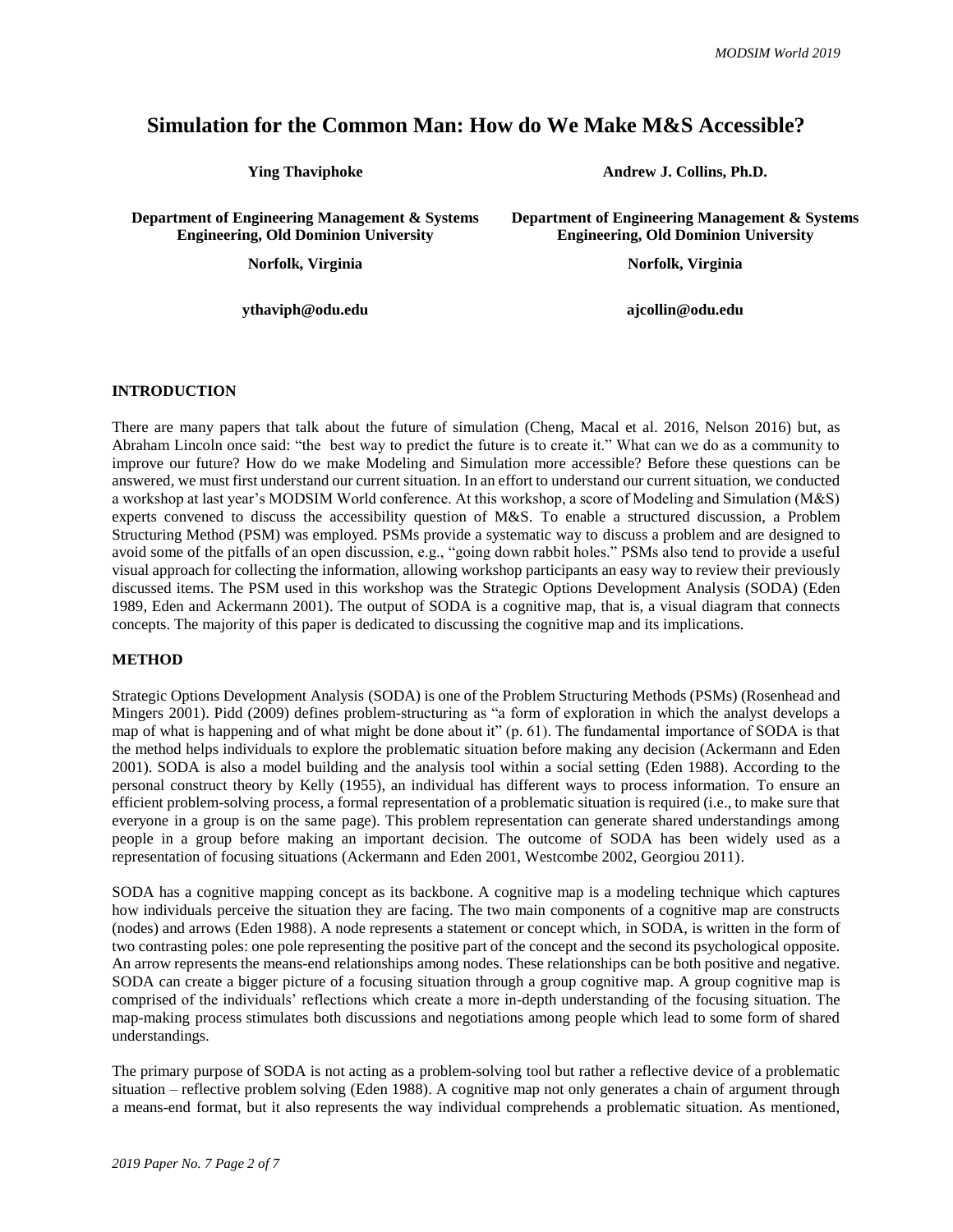SODA is designed to help a group of people to generate a form of consensus and commitment to a course of actions through discussions and negotiations – a negotiating device (Eden 1988). In other words, it is a "making-sense" tool.

SODA was used at our workshop as the primary facilitation tool to understand how the M&S community can reach new users and decision makers. There have been concerns that the propagation of M&S has stagnated and there is a need to make M&S more accessible.

# **RESULTS**

To understand the stagnation in the use of M&S, a workshop was conducted with subject matter experts. The workshop was held on the last day (April 26, 2018) of the MODSIM World Conference & Expo 2018 in Norfolk, Virginia, USA. MODSIM conference is a practitioner focus conference with most attendees coming from the public sector (especially the military), and the private sector. Academia is underrepresented that the conference which means that most conference attendees had significant real-world experience, which is ideal for our workshop. Approximately 20 individuals from the conference attend the workshop and where evenly drawn from the public and private sectors. From personal experience of the workshop attendees, an estimate of the medium work-experience within M&S would be 15 years, with some workshop attendee have significantly more experience.

The SODA process was completed over 1.5 hours and the cognitive map output of the workshop is shown in [Figure](#page-3-0)  [1.](#page-3-0) One of the authors, Ying Thaviphoke, facilitated the workshop while Dr. Andrew Collins acted as the scribe. Due to space limitations, the cognitive map had to be constructed over several sheets of flipchart paper. The facilitation team merged these parts into the cognitive map shown in [Figure 1](#page-3-0) with only a few minor changes and corrections.

As the cognitive map has thirty-two concepts, the authors will not provide a description of each one individually. Description of key concepts is given in the analysis of the cognitive map, when appropriate. The arrows are either blue or orange; blue represents a positive influence between concepts and orange represents a negative influence. Some of the concepts are colored either yellow or green; the authors felt that these concepts were unique to M&S and wanted to highlight them. The remaining concepts could be applied to a variety of different fields, for example, it has been noted in that PSM also lacks good case-studies (Collins, Shull et al. 2018). The map was created in a freeware package called Mental Modeler, which was designed for use with another cognitive mapping PSM called Fuzzy Cognitive Mapping (Kosko 1986) but can be used for SODA also. Mental Modeler is available for use at [www.mentalmodeler.org,](http://www.mentalmodeler.org/) and it was developed by a consortium of U.S. universities and industry partners.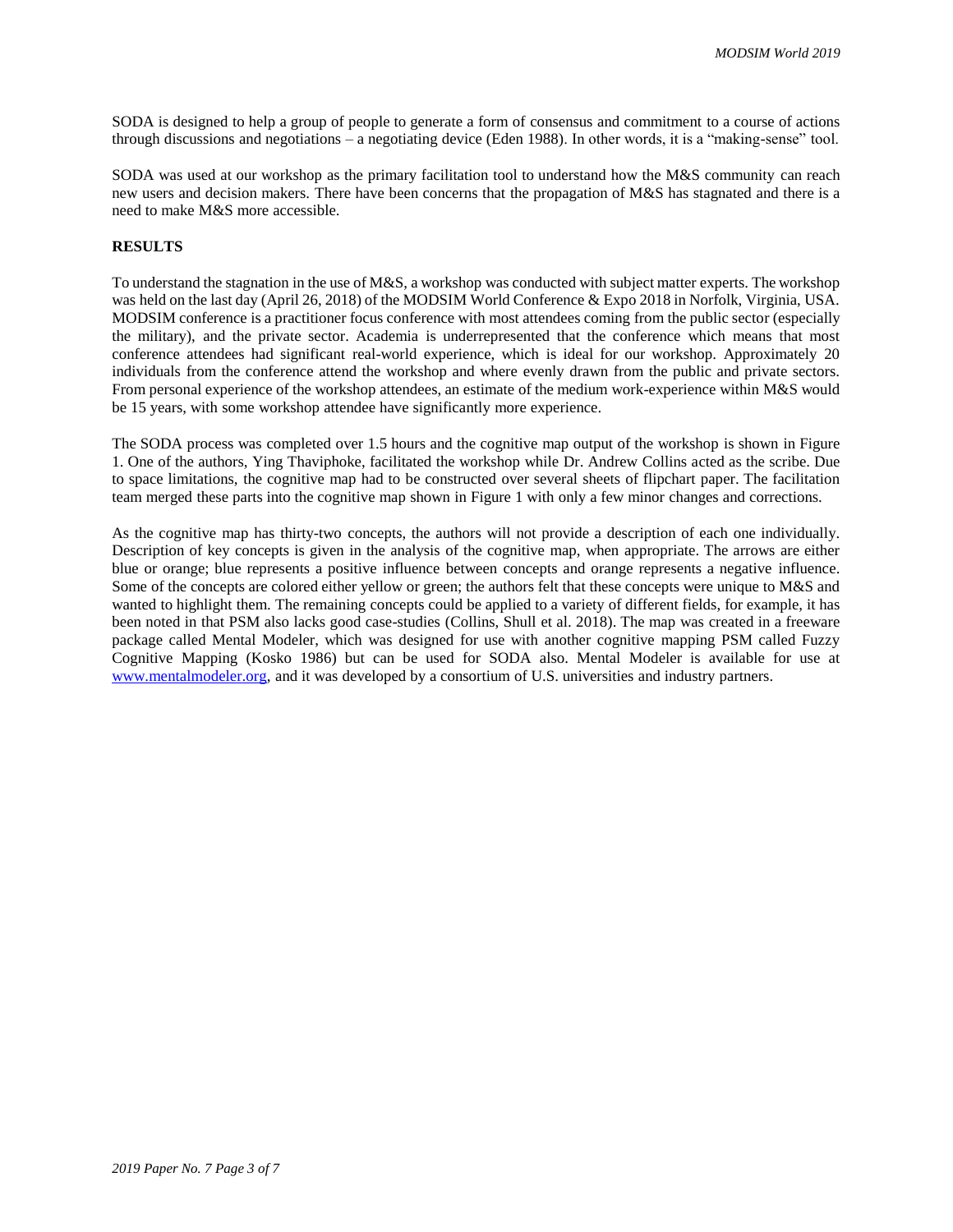<span id="page-3-0"></span>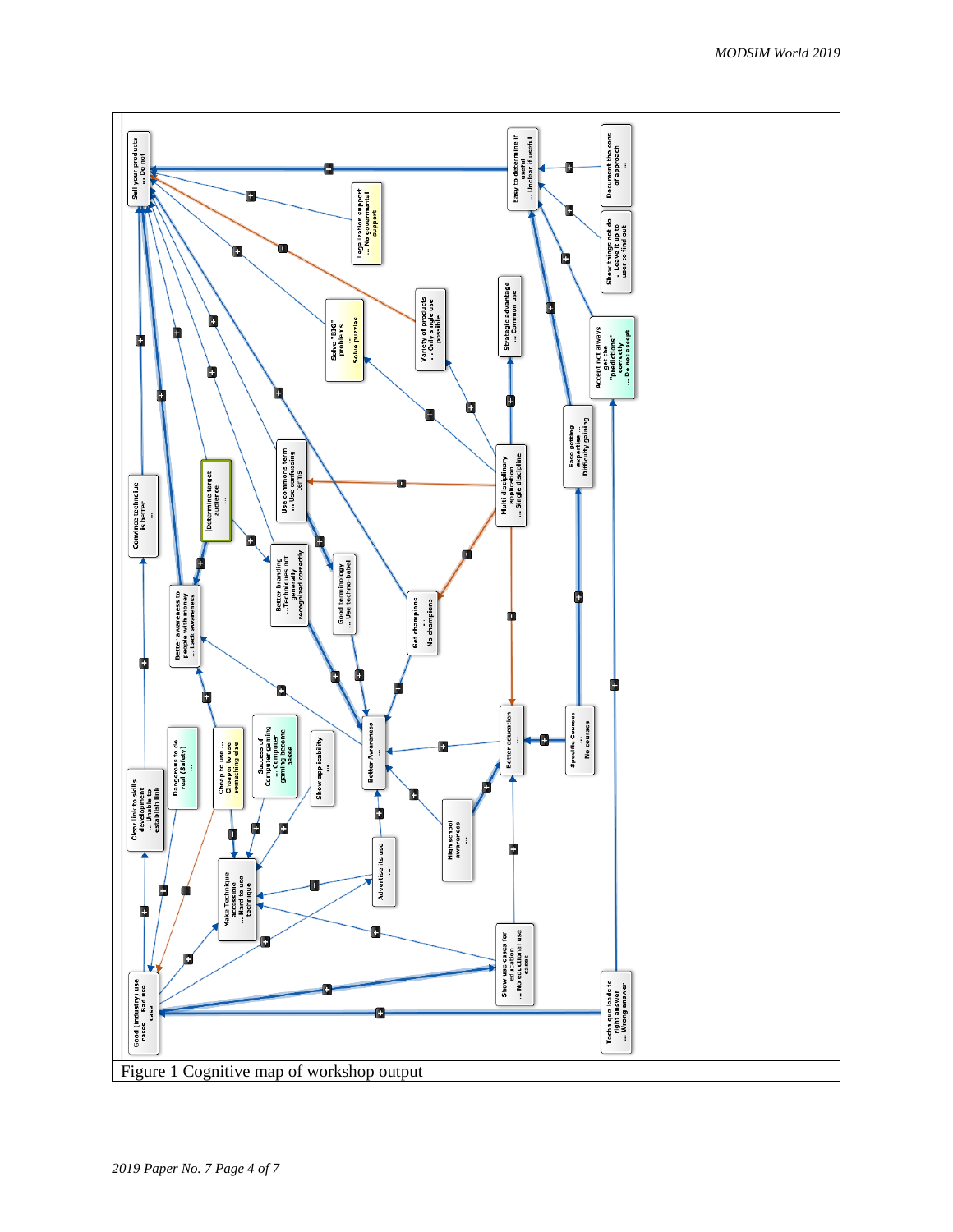The purpose of the workshop is to gain a better understanding of the question – "how can we make M&S more accessible?" Therefore, with the means-end construct in mind, our first node for our map was "Make techniques accessible … hard to use technique". As discussed in Eden (1988), the "…" is read as "rather than" which separates the contrast (psychological opposite) ideas of that node. The first node focused on the accessibility to the M&S techniques – whether it is hard or straightforward to access them.

One key factor in understanding a cognitive map is the present feedback loops. An analyst will look for both virtuous circles (positive feedback loops) and vicious circles (negative feedback loops). Feedback loops (or circles) are useful, from an analysis point of view, because they indicate where to focus the energies to make the necessary changes to the system. What is noticeable about our cognitive maps is that there are no feedback loops. The lack of feedback loops implies there must be terminal nodes within the cognitive map. The two main terminal concept nodes are "sell your products" and "make techniques accessible."

Ackermann and Eden (2001) argue that a complete cognitive map should bring about three aspects which are the feedback loops, key strategic issues, and the potential goals/constraints of the focusing situation. As discussed above, there two main terminal concepts node which now becomes our key strategic issues: "Sell your products" and "Make techniques accessible". This is because they are *the most* "Popular" nodes. Popularity can be defined by the number of arrows pointing into the node (Opsahl, Agneessens et al. 2010). We noticed that "Sell your products" is more popular than "Make techniques accessible" – our initial focus. This might have occurred because this workshop was hosted among practitioners and the result might have been different if academics were the main participants.

We believe that the goal of the workshop was translated from "Why has M&S stagnated" to "How do we sell M&S" products" by the participants. The concept "Sell your products" means the selling, to new potential customers, of existing M&S software packages and M&S paradigm as a solution to problems. There are several concepts that feed into the "Sell your products" concept; these include product variety, easy of determining usefulness, and awareness. Thus, to sell M&S, there needs to be a focus on not only awareness but also on enabling new potential users a way to determine its usefulness easily. Determining the usefulness of M&S is not easy, neither is determining the return on investment (ROI) of M&S (Oswalt, Feinberg et al. 2012).

The other key strategic issue was "Make techniques accessible." This concept means that the M&S should be easy to use or, at least, obvious how to develop the skills to use it. A reader might expect that more accessible techniques where easier to sell and hence "Make techniques accessible" should, indirectly, feed into "Sell your products." However, in retrospect, this not necessarily true; for example, SODA is a very accessible technique but it is underused (Mingers 2011). What matters is that the method is useful and, preferably, cheap; not that a technique is accessible.

There are also three subgoals that emerged from the process of forming the cognitive map. First, the *"Good (industry) use cases*" can be considered as a subgoal since it shows a direct impact on "Make techniques accessible", and an indirect impact on "Sell your products". It means that if there are more good use cases from the industry, it will elevate the success of both accessibility and selling opportunities. The second subgoal was the *"Better awareness"* node. This node has a powerful indirect impact on the "Sell your products" node. One of the reasons that can elevate this node is "Better education." A better education – courses, certificates, and degrees – may be able to help enhance some level of awareness of M&S discipline to people (with a potential of investments) outside of the community. The third subgoal was the *"Easy to determine if useful"* node. The reason is simply that it has a strong direct impact on the "Sell your products" which is one of our key strategic issues. It makes the most sense since the potential customers will wish their return of investment (ROI) be maximized. Purchasers of simulation products, not the user, might not pay attention to the process but are concerned with the outcome of a simulation use. Hence, the easier to determine the usefulness of the product, the better the chance of selling the method.

Opsahl, Agneessens et al. (2010) defines two key properties of concepts within a directed graph as popularity and activity. Popularity is a concept node with a high number of arcs pointing towards it. Activity is a concept that has many arcs pointing away from it, i.e., it feeds other concepts. Our cognitive map has seven popular concepts (three or more inward arcs) and four active concepts (three or more outward arcs). The popular concepts include the two terminal nodes that we have already discussed. Examples of other popular concepts include "easy of determining usefulness," which leads directly into "Sell your project" terminal node and "Better education" which leads into "Better awareness."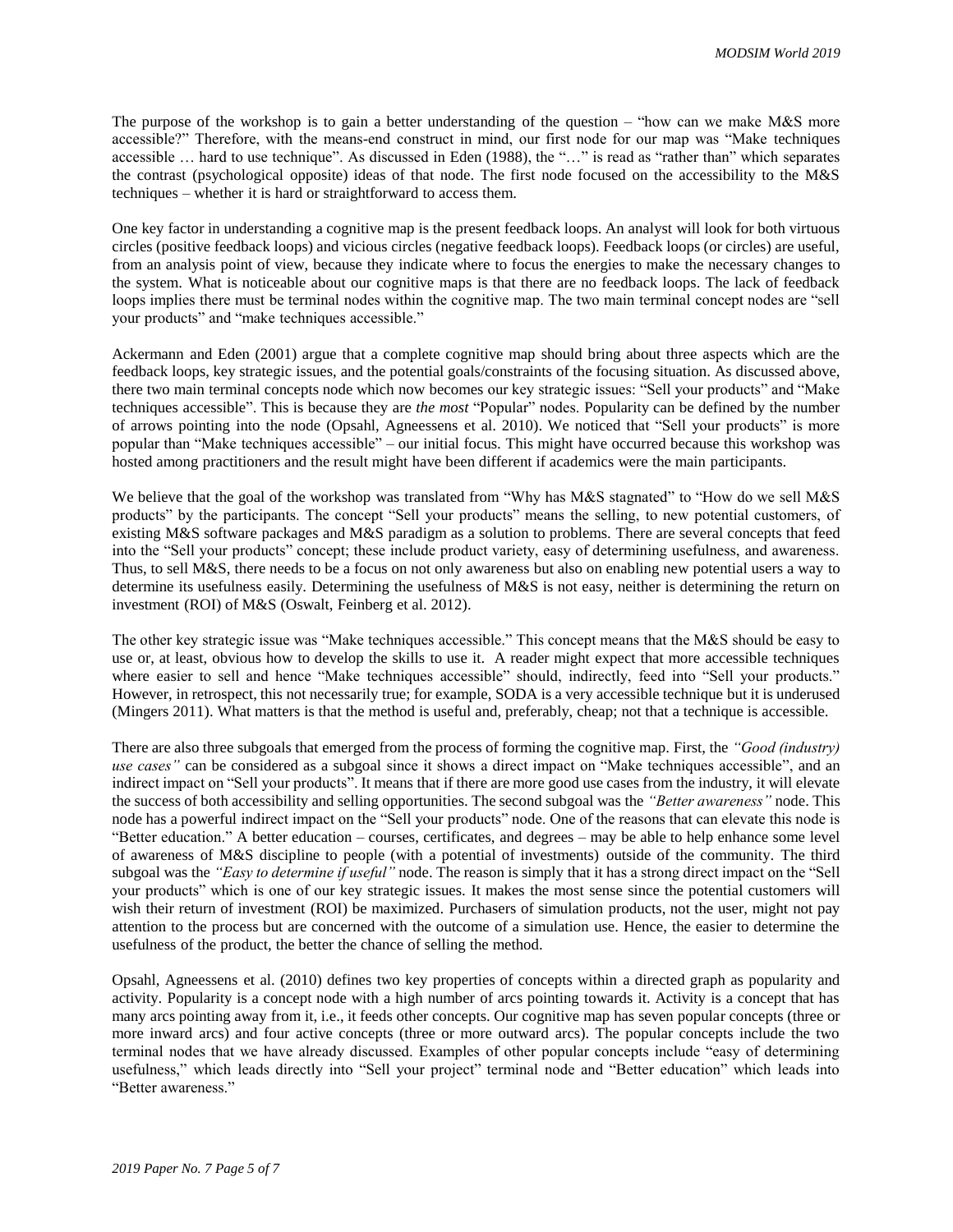The examples of active concepts are "Good (industry) use cases" and, "Multidisciplinary application." Active concepts are important because they influence many other concepts so are worthy of investing time into them. "Good (industry) use cases" feeds into, indirectly, better education, better ability to advertise, better selling, and better accessibility. This implies that investing in better case studies might help the M&S community in propagating M&S. This point was also highlighted by Hamill (2010).

"Multidisciplinary application" being an active concept is generally bad for selling M&S because it negatively affects many other concepts within the cognitive map that support selling of M&S. Therefore, being a multidisciplinary field can be considered as a constraint in our focusing situation. A multidisciplinary subject is not owned by one community which makes standardization difficult and the multiple communities involved have developed their own terminology, de facto standards, and educational approaches. For example, in the agent-based simulation (ABS) community, the social scientist have developed their own specification standards, called the ODD protocol (Grimm, Berger et al. 2010), whereas the engineers have developed another specification standard, using UML (Bersini 2012); this has lead to confusion within the ABS community (Collins, Petty et al. 2015). Since M&S is not "owned" by a single community, it tends to be on the fringes of the communities it is used in and, as such, makes it difficult to find effective champions within those communities. One way that has been advocated to overcome these multidisciplinary issues is for M&S to become its own discipline (Padilla, Diallo et al. 2011) thus allowing for a more centralized clarity to the subject. The one advantage of being multidisciplinary is that the problems that M&S can address are not restricted to normal subject boundaries, allowing for M&S to be used to tackle "big" problems.

# **CONCLUSIONS**

This paper presents the cognitive map output from a workshop, at last year's MODSIM World Conference, that looked at the making M&S more accessible. The cognitive map was produced using the SODA approach with approximately 20 participants and resulted in thirty-two interconnected concepts. From analyzing the cognitive map, it became clear that making M&S accessible and selling M&S were quite distinct which negated an initial assumption by our research team. A key difference between these two concepts is the need to be able to show easily the benefit of M&S to potential customers.

The multidisciplinary nature of M&S negatively impacts the selling of M&S because of its impact on standardization as there are multiple communities with different needs. The need for good case-studies could potentially benefit both the accessibility and selling of M&S in the future.

One of the original intents of the workshop was to try and determine what M&S' "get milk?" slogan would be but the analysis of this paper shows that selling M&S is a much more complicated affair than a single slogan could fix.

# **ACKNOWLEDGMENTS**

The authors would like to thank all the participants of the workshop, from which this paper discusses, who provided their expertise and insights that whether far beyond anything the authors could have created on their own. The authors would also like to thank the MODSIM World 2018 conference committee for allowing the workshop to take place in the first place.

# **REFERENCES**

- Ackermann, F. and C. Eden (2001). SODA-journey making and mapping in practice. Rational Analysis in a Problematic World Revisited. United Kingdom, John Wiley & Sons Inc.: 43-61.
- Bersini, H. (2012). "UML for ABM." Journal of Artificial Societies and Social Simulation 15(1).
- Cheng, R., C. Macal, B. Nelson, M. Rabe, C. Currie, J. Fowler and L. H. Lee (2016). Simulation: the past 10 years and the next 10 years. Proceedings of the 2016 Winter Simulation Conference, IEEE Press.
- Collins, A. J., M. Petty, D. Vernon-Bido and S. Sherfey (2015). "Call to Arms: Standards for Agent-based Modeling and Simulation." Journal of Artificial Societies and Social Simulation 18(3): 1-12.
- Collins, A. J., J. Shull and Y. Thavipoke (2018). "The need for simple educational case-studies to show the benefit of soft operations research to real-world problems." International Journal of System of Systems Engineering: In press.

Eden, C. (1988). "Cognitive mapping." European Journal of Operational Research 36(1): 1-13.